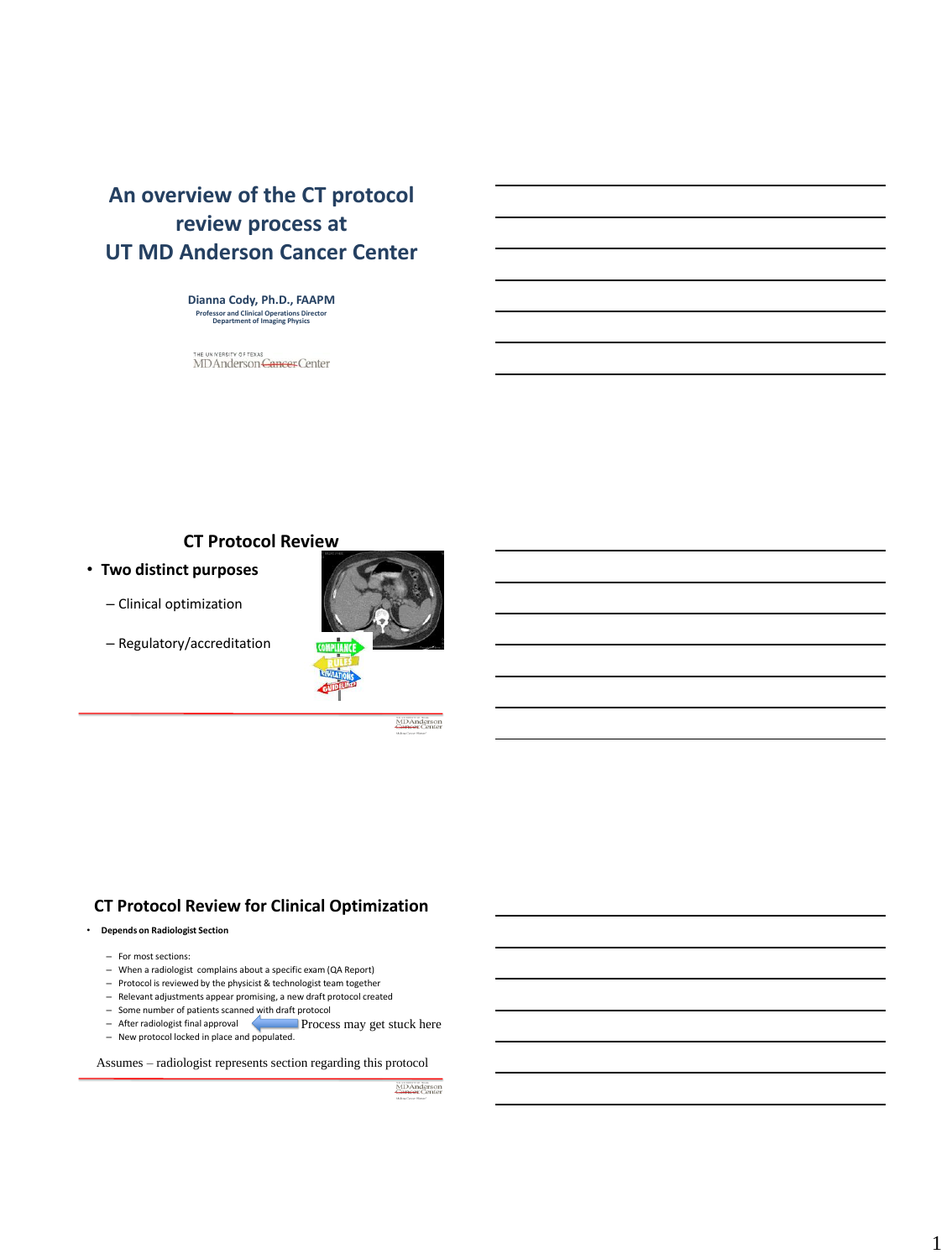# **CT Protocol Review for Clinical Optimization**

- Current example (7/28/16)
- Maxillofacial exam QA report (neuroradiologist):
- "The brain CT recon is non-diagnostic"<br>• Maxillofacial CTDIvol =  $14 \text{ mGv}$
- Maxillofacial CTDIvol =  $14 \text{ mGy}$ • Routine brain CTDIvol = 65 mGy
- Not real surprising...
- Decided to delete the brain recon in this protocol
- Made a few other adjustments at the same time...



**MDAnderson**<br>**Gancer** Center

# **CT Protocol Review for Clinical Optimization**

- Abdominal Imaging Section (40+ radiologists)
	- Specific committee charged with CT protocol "QA"
	- Meets monthly to review protocols and progress  $-$  Radiologists (core group plus few interested in specific is
	- CT physicists
	- CT Technologist Supervisors
	- Nursing representative
	- Agenda prepared Action items decided
	-
	- Follow-up by radiologists (prodding) Most successful approach so far
	- Highly dependent on radiologist leaders



**MDAnderson**<br>**Gancer** Center

## **CT Protocol Review for Clinical Optimization**

# Examples<br>• Implem

- Implementation of organ dose modulation
	- Varies with vendor
	- "Script" for technologists
- Adjustments for large patient abd/pelvis
	- Increase to 140kVp
	- 150 ml IV contrast @4mL/sec
	- Process with Veo if requested
	- (requires background support/training)

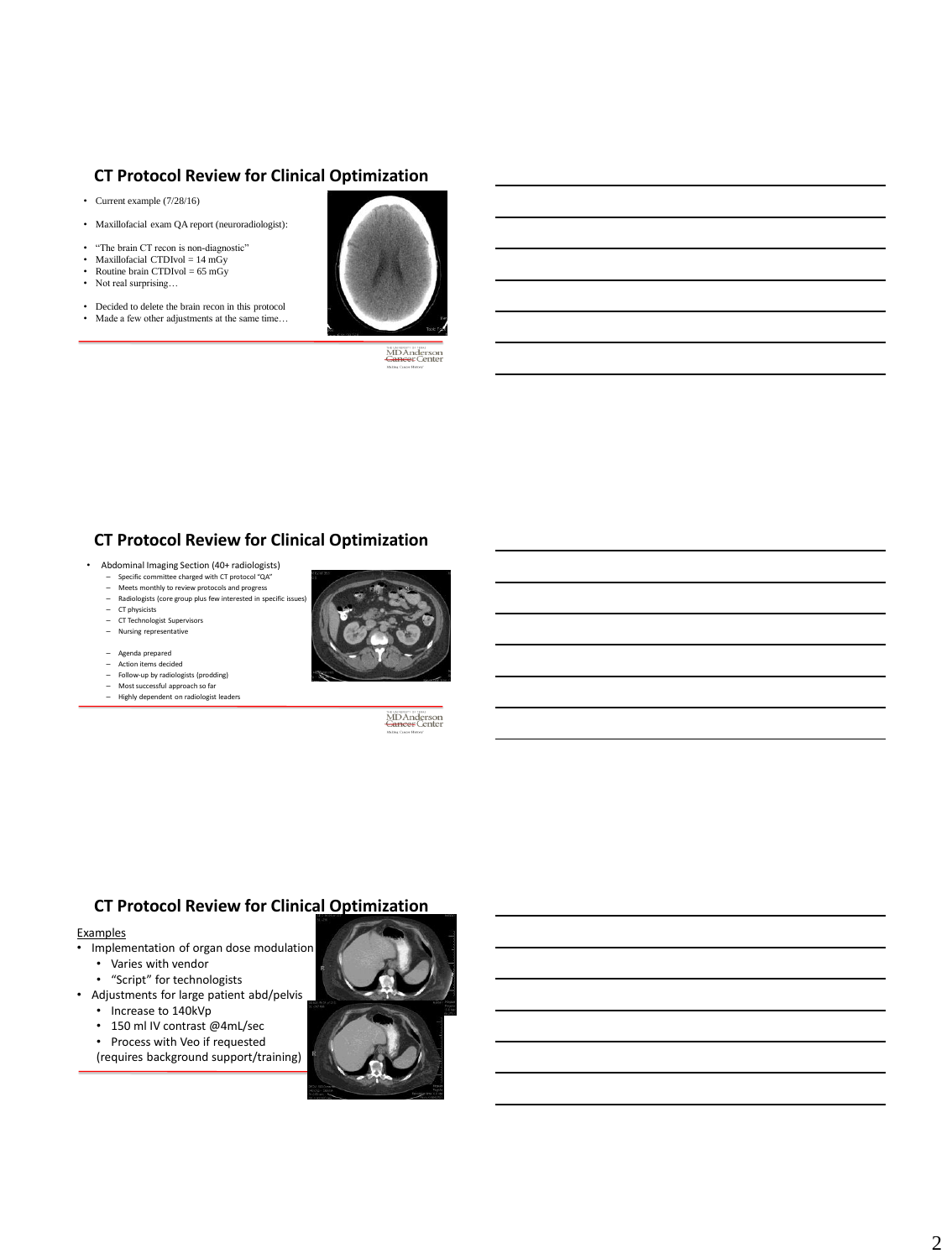## **CT Protocol Review - meet State & Accreditation Rules**

• **Required by Texas regulations, Joint Commission, and ACR CTAP**

- TX
	-
	- Every CT protocol reviewed at least every 14 months Group specified as: Radiologist, Physicist, Radiation Safety Officer
	- Lots of other CT related requirements
- JC
	- CT protocols reviewed on regular timeframe determined by facility
	- Group specified as : Radiologist, Lead Technologist and Physicist
- ACR CT Accreditation Program
	- CT Perfusion, Adult Head & Abdomen, Ped Head & Abdomen, Hi-Res Chest
	- CT protocols reviewed on annual basis
	- Group specified as: Radiologist, Technologist and Physicist

**MDAnderson**<br>Cancer Center

b.

## **CT Protocol Review - meet State & Accreditation Rules**

- How do we perform these reviews?
- Generally high level, in groups (modular)
- Look for consistency in acquisition and reconstruction parameters
- Check to see that CT Dose Check Notification Values are defined (need this to comply with a dose monitoring state regulation)
- Check to be sure image destinations are appropriate
- Confirm dose level is reasonable for that exam

MDAnderson<br>Gancer Center

|             | Fig. EST Very Funditur. Tools: Help                                         |          |                                                       |  |  |  |  |  |                                     |  |                     |
|-------------|-----------------------------------------------------------------------------|----------|-------------------------------------------------------|--|--|--|--|--|-------------------------------------|--|---------------------|
| <b>Hans</b> | Prescok - Other - Belp - gazet -                                            |          |                                                       |  |  |  |  |  |                                     |  |                     |
|             | <b>HD750 Reference Body</b>                                                 |          |                                                       |  |  |  |  |  |                                     |  |                     |
|             | Presentat Ny Partison   Can<br><b>Bearings</b>                              |          | East smallbanks CARLET CT14 CT15 CT14 CT17 (42 CT3 of |  |  |  |  |  |                                     |  | <b>TERROR WHICH</b> |
| 62          | adult 49 AND THE UP ON HIS WIFE WAS CITED AND INVESTIGATION. INVESTIGATION  |          | (box PDF 04/27/2018 19:18)                            |  |  |  |  |  |                                     |  |                     |
| 63          | 896mm CT ABD WD at IT INCON 43-DEPOS \$1-48-13<br>schule.                   |          | (ben TCT 9791 0016 08:31)                             |  |  |  |  |  |                                     |  |                     |
|             | ANGEMENT AND WO & IN IN DON'TH DINNY 05-21-14<br>abdi                       |          | short PSIP 07/06/2018 18:18                           |  |  |  |  |  | <b>PRINSIPARA PE PERSONAL SINA</b>  |  |                     |
|             | 456 elect 10 ASD PELVIS WO & W IN DON 40 DEOV, AND BELOW 11:08-21<br>and it | $\circ$  | Here PDF 46 03100 13.50                               |  |  |  |  |  |                                     |  | ٠                   |
| <b>AT</b>   | ANAHAN CT AREN'N THIS A WINDOW (2.48 DECY \$1.06.25)<br>and .               | o        | sheet 2012 07/01/2010 17:23                           |  |  |  |  |  |                                     |  | ٠                   |
| 48.         | ablogates CT ABD PELVIS WO & W INCON SEZEOV 05-21-16<br>shat:               |          | show PEIP 97/06/2010 16:19                            |  |  |  |  |  |                                     |  | ٠                   |
| 638         | shit!                                                                       | а        | (ben 707-8545-3936 1818)                              |  |  |  |  |  |                                     |  |                     |
| 833         | shower CT CHIT ABD TO & W IVCON 42-48 DPOT 31-08-13<br>abd.                 |          | sheet 2522 07101 2010 17:03                           |  |  |  |  |  |                                     |  |                     |
|             | abdomes CT CHST ABD WO & W INDON 53 DERIVED-21-18<br>abit.                  |          | sher: FDF 97/66/2018 16:19                            |  |  |  |  |  | agos agos ag avasadas e de          |  |                     |
|             | 4Nem CT CHST ABD PELVIS WIRE N TVCON 45 DROV AND BELOW ELGE-TS<br>and:      |          | short PDF 03 85 2010 19:19                            |  |  |  |  |  |                                     |  |                     |
|             | abbains CT CHYT ARD PELVIS SO/A W IVESN O-44 DEOU 61:08-15<br>in a          | $\circ$  | plan PDF 07/01/2010 09:36                             |  |  |  |  |  |                                     |  |                     |
|             | ableum CT CHST AND PELVIS WO & W IVCON SEDINVIS-25.16<br>abd:               |          | Www.7537.03.06/3038.18:20                             |  |  |  |  |  | <b>Daltze belge be bettelbeball</b> |  | ٠                   |
|             | shower CT CRET RD 535AR DRIVE AND BELOW III OE 15<br>advalv-                | o        | sheet FOP 05 01:3036 SR 10                            |  |  |  |  |  |                                     |  | ٠                   |
|             | shipman, CT CHILT 092,526 (2.48 DPOS) 83.06.03.<br>shirt.                   |          | share FEIT 07/41 3038-08-40                           |  |  |  |  |  |                                     |  |                     |
|             | ANGHAM CT CHIST PELSIS 38 DEDICAT-21-16<br><b>MA</b>                        |          | sher: FOF 47 66 2014 18:20                            |  |  |  |  |  | bu cybscops                         |  | ٠                   |
|             | abbase CT REATS TO A W INCON 40 DROV AND RELOW 10-20-14<br>MAT.             | $\Omega$ | (best FCP 36/45/2009 10:19)                           |  |  |  |  |  |                                     |  |                     |
|             | abdowns CT PELYIS 900-B W IVOIDS 42-18 DEOU 10-24-14<br>what:               |          | MAN POP 97/81/2016 08:44                              |  |  |  |  |  |                                     |  |                     |
|             | ebloom CT PELVIS WO & W IVCON 30 DHOV 05:21-56<br>abd:                      |          | show PCP 07/86/2018 18:21                             |  |  |  |  |  | adadedad ar artistosan              |  |                     |
|             | SHOWN PASSERLAS ASDOMEN 44 DPOV AND BELOW III 03-07-14<br>shit:             | ٥        | than 700 05 25 26 30 10:40                            |  |  |  |  |  |                                     |  |                     |
| 633         | abdones PANCREAS AEDOREEN 41 DEOU AND ABOVE @ 11-05-14<br>MAR.              | ٥        | sher: 202 03:33:3339 12:34                            |  |  |  |  |  |                                     |  |                     |
|             | IRROR FANCISEAS A P 44 DPOV AND SELON IS OUT-17-14<br>and:                  | ٥        | (64m FOF 03/25/2020 13:16)                            |  |  |  |  |  |                                     |  |                     |
|             | shows FINDERAS A F to DPOV AND AROUT @ \$1.07.16<br>ship:                   | о        | MAN POP 05/25/2009 22:01                              |  |  |  |  |  |                                     |  |                     |
|             | abdomes PAINTREAS C IL F 44 DPOV AND SELON' @ \$1.01.14<br>adult:           | о        | deed PCIP 09/24/2014 15:18                            |  |  |  |  |  |                                     |  |                     |
|             | abbones PANCREAS CIA P as DPOU AND ABONE @ 05.87.14<br>and .                | ٥        | steel PDF 07/38/3016 18:00                            |  |  |  |  |  |                                     |  |                     |
|             | shoppes VIO A2428 ARDOMEN @ 86-14-13<br>shake.                              | ö        | sheet FDF 47 08:3038 18:00                            |  |  |  |  |  |                                     |  | ٠                   |
|             | aldones VEO AT KH ARD PELVIS in the LK CL<br>Mar.                           | ٥        | (hen 202 47 08 3008 18 ET                             |  |  |  |  |  |                                     |  |                     |
|             | shopped V2O-A2 (28 CAP @ 06-34-13)<br>abut:                                 | ە        | plant FOR 97 08 2010 18 12                            |  |  |  |  |  |                                     |  |                     |
| 642<br>4.45 | abbene \$3.5 @ 03.84.14<br>abilit                                           | o        | short FDF 97/38/2010 10:17                            |  |  |  |  |  |                                     |  |                     |
|             | MAN ADREVAL ARD REL 40 DRIV AND BELOW Q 08 27 25                            |          | (6m) 7CF 06 84 30 16 (8 14)                           |  |  |  |  |  |                                     |  |                     |
|             | Tender - ADRIVAL AND PELATOROG AND ANOUX IN 06,17,111<br>sales.             |          | <b>Average As to chine in the</b>                     |  |  |  |  |  |                                     |  |                     |

## 3